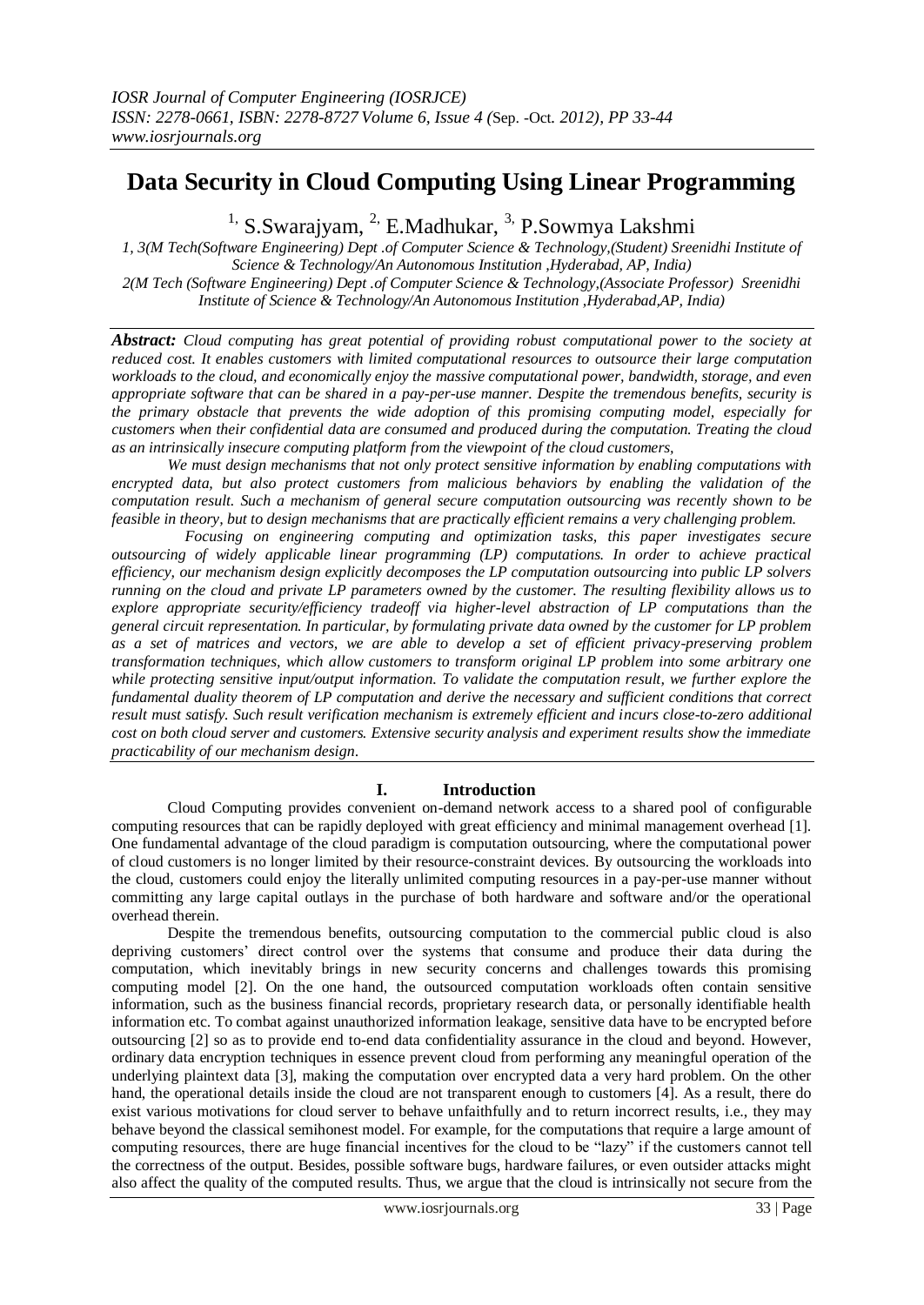viewpoint of customers. Without providing a mechanism for secure computation outsourcing, i.e., to protect the sensitive input and output information of the workloads and to validate the integrity of the computation result, it would be hard to expect cloud customers to turn over control of their workloads from local machines to cloud solely based on its economic savings and resource flexibility. For practical consideration, such a design should further ensure that customers perform less amount of operations following the mechanism than completing the computations by themselves directly. Otherwise, there is no point for customers to seek help from cloud.

 Recent researches in both the cryptography and the theoretical computer science communities have made steady advances in "secure outsourcing expensive computations" (e.g. [5]–[10]). Based on Yao's garbled circuits [11] and Gentry's breakthrough work on fully homomorphic encryption (FHE) scheme [12], a general result of secure computation outsourcing has been shown viable in theory [9], where the computation is represented by an encrypted combinational Boolean circuit that allows to be evaluated with encrypted private inputs. However, applying this general mechanism to our daily computations would be far from practical, due to the extremely high complexity of FHE operation as well as the pessimistic circuit sizes that cannot be handled in practice when constructing original and encrypted circuits. This overhead in general solutions motivates us to seek efficient solutions at higher abstraction levels than the circuit representations for specific computation outsourcing problems. Although some elegant designs on secure outsourcing of scientific computations, sequence comparisons, and matrix multiplication etc. have been proposed in the literature, it is still hardly possible to apply them directly in a practically efficient manner, especially for large problems. In those approaches, either heavy cloud-side cryptographic computations [7], [8], or multi-round interactive protocol executions [5], or huge communication complexities [10], are involved (detailed discussions in Section VI). In short, practically efficient mechanisms with immediate practices for secure computation outsourcing in cloud are still missing.

 Focusing on engineering computing and optimization tasks, in this paper, we study practically efficient mechanisms for secure outsourcing of linear programming (LP) computations. Linear programming is an algorithmic and computational tool which captures the first order effects of various system parameters that should be optimized, and is essential to engineering optimization. It has been widely used in various engineering disciplines that analyze and optimize real-world systems, such as packet routing, flow control, power management of data centers, etc. [13]. Because LP computations require a substantial amount of computational power and usually involve confidential data, we propose to explicitly decompose the LP computation outsourcing into public LP solvers running on the cloud and private LP parameters owned by the customer. The flexibility of such a decomposition allows us to explore higher-level abstraction of LP computations than the general circuit representation for the practical efficiency.

 Specifically, we first formulate private data owned by the customer for LP problem as a set of matrices and vectors. This higher level representation allows us to apply a set of efficient

privacy-preserving problem transformation techniques, including matrix multiplication and affine mapping, to transform the original LP problem into some arbitrary one while protecting the sensitive input/output information. One crucial benefit of this higher level problem transformation method is that existing algorithms and tools for LP solvers can be directly reused by the cloud server. Although the generic mechanism defined at circuit level, e.g. [9], can even allow the customer to hide the fact that the outsourced computation is LP, we believe imposing this more stringent security measure than necessary would greatly affect the efficiency. To validate the computation result, we utilize the fact that the result is from cloud server solving the transformed LP problem. In particular, we explore the fundamental duality theorem together with the piece-wise construction of auxiliary LP problem to derive a set of necessary and sufficient conditions that the correct



Fig. 1: Architecture of secure outsourcing linear programming problems in Cloud Computing

Result must satisfy. Such a method of result validation can be very efficient and incurs close-to-zero additional overhead on both customer and cloud server. With correctly verified result, customer can use the secret transformation to map back the desired solution for his original LP problem. We summarize our contributions as follows: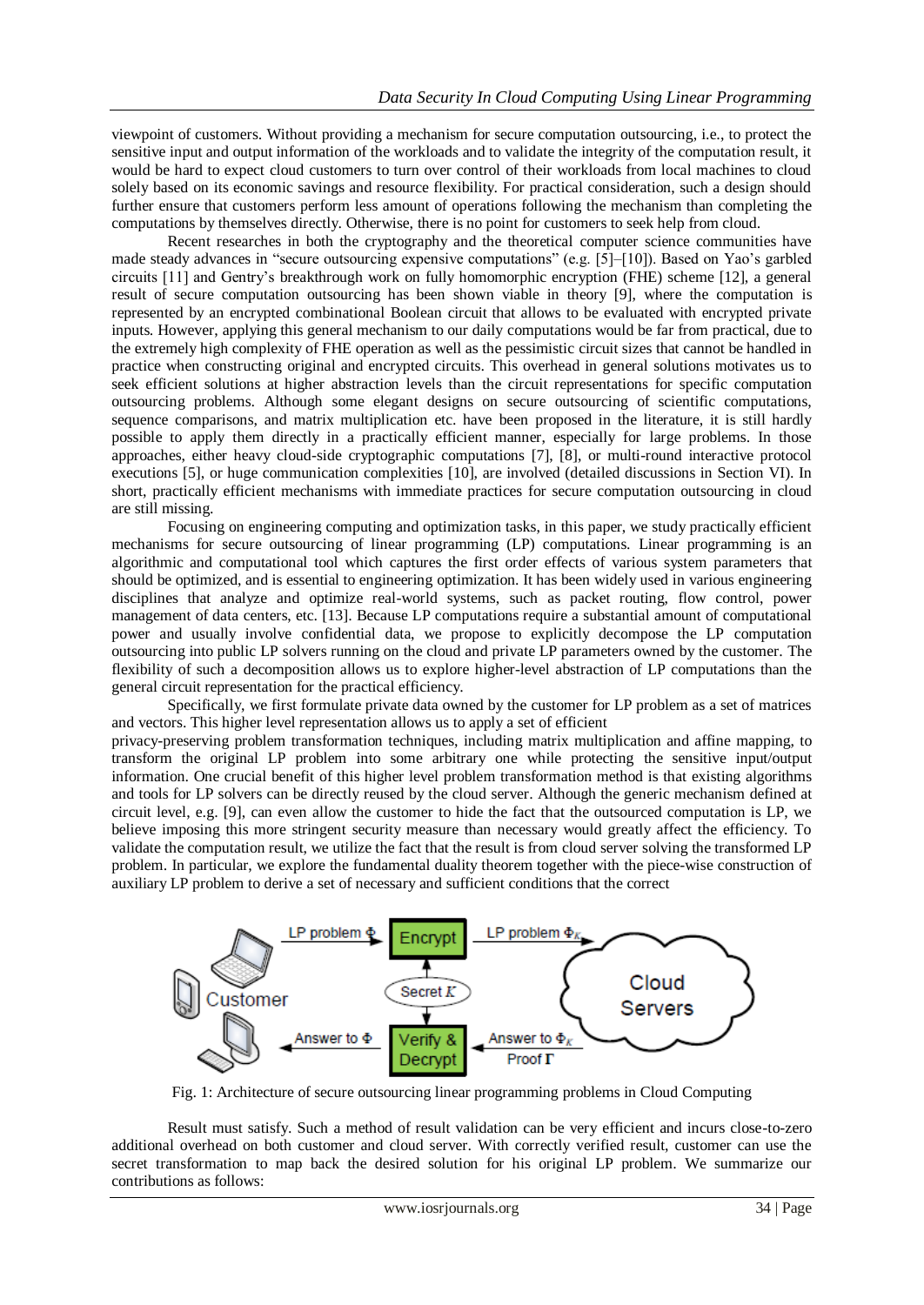- 1) For the first time, we formalize the problem of securely outsourcing LP computations, and provide such a secure and practical mechanism design which fulfills input/output privacy, cheating resilience, and efficiency.
- 2) Our mechanism brings cloud customer great computation savings from secure LP outsourcing as it only incurs  $O(n^p)$  for some  $2 < p \le 3$  local computation overhead on the customer, while solving a normal LP problem usually requires more than  $O(n^3)$  time [13].
- 3) The computations done by the cloud server shares the same time complexity of currently practical algorithms for solving the linear programming problems, which ensures that the use of cloud is economically viable.
- 4) The experiment evaluation further demonstrates the immediate practicality: our mechanism can always help customers achieve more than  $30\times$  savings when the sizes of the original LP problems are not too small, while introducing no substantial overhead on the cloud.

 The rest of the paper is organized as follows. Section II introduces the system and threat model, and our design goals. Then we provide the detailed mechanism description in Section III. Section IV and V give the security analysis and performance evaluation, followed by Section VI which overviews the related work. Finally, Section VII gives the concluding remark of the whole paper.

## **II. Problem Statement**

### *A. System and Threat Model*

 We consider a computation outsourcing architecture involving two different entities, as illustrated in Fig. 1: the cloud customer, who has large amount of computationally expensive LP problems to be outsourced to the cloud; the cloud server (CS), which has significant computation resources and provides utility computing services, such as hosting the public LP solvers in a pay-per-use manner.

 The customer has a large-scale linear programming problem Φ (to be formally defined later) to be solved. However, due to the lack of computing resources, like processing power, memory, and storage etc., he cannot carry out such expensive computation locally. Thus, the customer resorts to CS for solving the LP computation and leverages its computation capacity in a pay-per-use manner. Instead of directly sending original problem  $\Phi$ , the customer first uses a secret K to map  $\Phi$  into some encrypted version  $\Phi$  and outsources problem  $Φ$ <sub>K</sub> to CS. CS then uses its public LP solver to get the answer of  $Φ$ <sub>K</sub> and provides a correctness proof Γ, but it is supposed to learn nothing or little of the sensitive information contained in the original problem description Φ. After receiving the solution of encrypted problem Φ*K*, the customer should be able to first verify the answer via the appended proof Γ. If it's correct, he then uses the secret K to map the output into the desired answer for the original problem Φ.

 The security threats faced by the computation model primarily come from the malicious behavior of CS. We assume that the CS may behave beyond "honest-but-curious", i.e. the semi-honest model that was assumed by many previous researches (e.g., [14], [15]), either because it intends to do so or because it is compromised. The CS may be persistently interested in analyzing the encrypted input sent by the customer and the encrypted output produced by the computation to learn the sensitive information as in the semi-honest model. In addition, CS can also behave unfaithfully or intentionally sabotage the computation, e.g. to lie about the result to save the computing resources, while hoping not to be caught at the same time.

 Finally note that we assume the communication channels between each cloud server and the customer is authenticated and reliable, which can be achieved in practice with little overhead. These authentication handshakes are omitted in the following presentation.

## *B. Design Goals*

 To enable secure and practical outsourcing of LP under the aforementioned model, our mechanism design should achieve the following security and performance guarantees.

- 1) **Correctness**: Any cloud server that faithfully follows the mechanism must produce an output that can be decrypted and verified successfully by the customer.
- 2) **Soundness**: No cloud server can generate an incorrect output that can be decrypted and verified successfully by the customer with non-negligible probability.
- 3) **Input/output privacy**: No sensitive information from the customer's private data can be derived by the cloud server during performing the LP computation.
- 4) **Efficiency**: The local computations done by customer should be substantially less than solving the original LP on his own. The computation burden on the cloud server should be within the comparable time complexity of existing practical algorithms solving LP problems.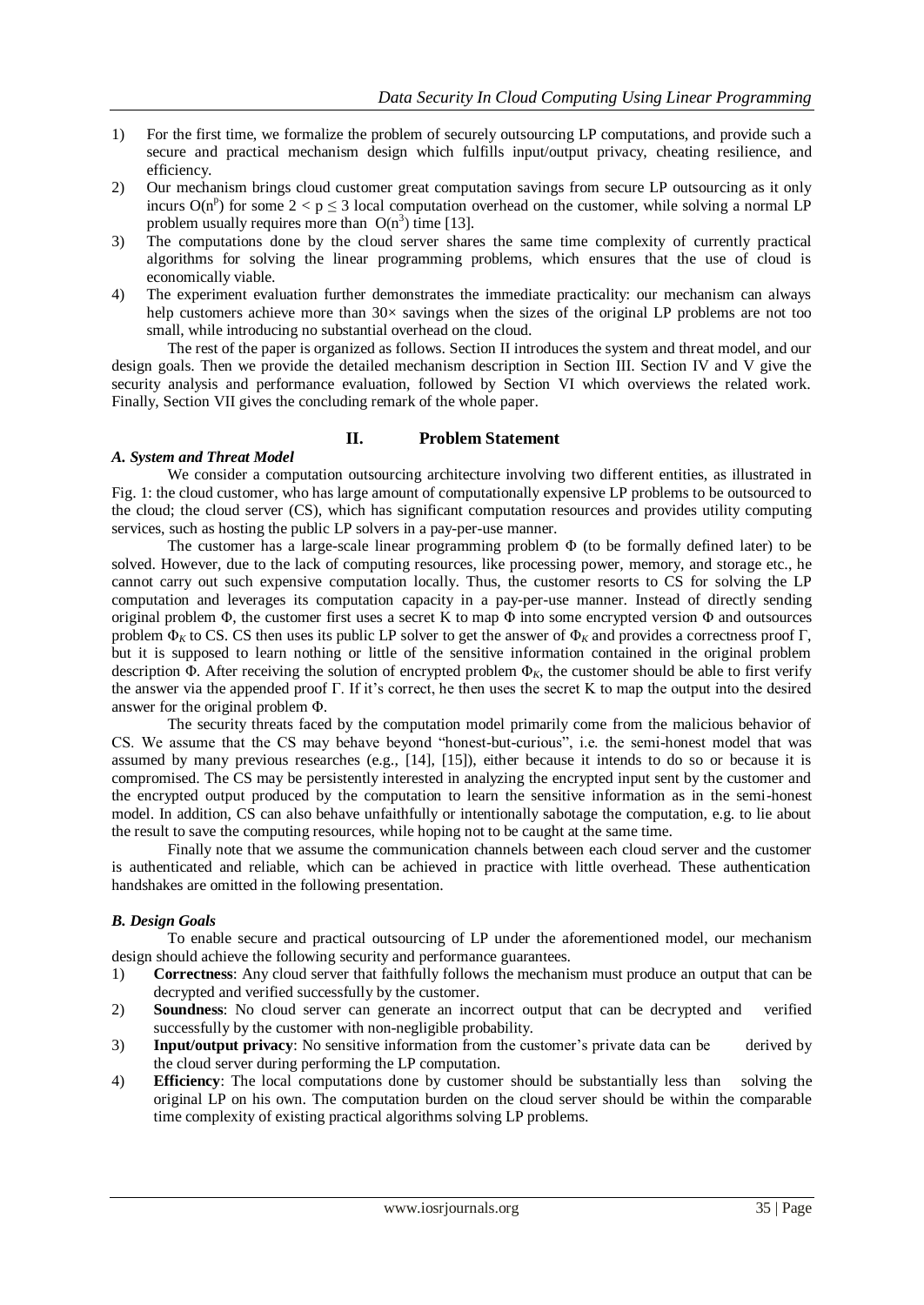#### *C. Background on Linear Programming*

 An optimization problem is usually formulated as a mathematical programming problem that seeks the values for a set of decision variables to minimize (or maximize) an objective function representing the cost subject to a set of constraints. For linear programming, the objective function is an affine function of the decision variables, and the constraints are a system of linear equations and inequalities. Since a constraint in the form of a linear inequality can be expressed as a linear equation by introducing a non-negative slack variable, and a free decision variable can be expressed as the difference of two non-negative auxiliary variables, any linear programming problem can be expressed in the following standard form,

minimize  $c^T$  x subject to  $Ax = b$ ,  $x \ge 0$ . (1)

Here x is an  $n \times 1$  vector of decision variables, A is an  $m \times n$  matrix, and both c and b are  $n \times 1$  vectors. It can be assumed further that  $m \leq n$  and that A has full row rank; otherwise, extras rows can always be eliminated from A.

 In this paper, we study a more general form as follows, minimize  $c^T$  x subject to Ax = b, Bx  $\geq$  0. (2)

In Eq. (2), we replace the non-negative requirements in Eq. (1) by requiring that each component of Bx to be non-negative, where B is an  $n \times n$  non-singular matrix, i.e. Eq. (2) degenerates to Eq. (1) when B is the identity matrix. Thus, the LP problem can be defined via the tuple  $\Phi = (A, B, b, c)$  as input, and the solution x as output.

#### **III. The Proposed Schemes**

This section presents our LP outsourcing scheme which provides a complete outsourcing solution for – not only the privacy protection of problem input/output, but also its efficient result checking. We start from an overview of secure LP outsourcing design framework and discuss a few basic techniques and their demerits, which leads to a stronger problem transformation design utilizing affine mapping. We then discuss effective result verification by leveraging the duality property of LP. Finally, we give the full scheme description.

#### *A. Mechanism Design Framework*

We propose to apply problem transformation for mechanism design. The general framework is adopted from a generic approach [9], while our instantiation is completely different and novel. In this framework, the process on cloud server can be represented by algorithm ProofGen and the process on customer can be organized into three algorithms (KeyGen, ProbEnc, ResultDec). These four algorithms are summarized below and will be instantiated later.

- KeyGen(1<sup>k</sup>)  $\rightarrow$  {K}. This is a randomized key generation algorithm which takes a system security parameter k, and returns a secret key K that is used later by customer to encrypt the target LP problem.
- ProbEnc(K,  $\Phi$ )  $\rightarrow$  { $\Phi$ <sub>K</sub> }. This algorithm encrypts the input tuple  $\Phi$  into  $\Phi$ <sub>K</sub> with the secret key K. According to problem transformation, the encrypted input  $\Phi_k$  has the same form as  $\Phi$ , and thus defines the problem to be solved in the cloud.
- ProofGen( $\Phi_K$ )  $\rightarrow$  {(y, Γ)}. This algorithm augments a generic solver that solves the problem  $\Phi_K$  to produce both the output y and a proof Γ. The output y later decrypts to x, and  $\Gamma$  is used later by the customer to verify the correctness of y or x.
- ResultDec(K,  $\Phi$ , y,  $\Gamma$ )  $\rightarrow$  {x, \times}. This algorithm may choose to verify either y or x via the proof  $\Gamma$ . In any case, a correct output x is produced by decrypting y using the secret not performing the computation faithfully.

Note that our proposed mechanism provides us one-time pad types of flexibility. Namely, we shall never use the same secret key K to two different problems. Thus, when analyzing the security strength of the mechanism, we focus on the cipher text only attack. We do not consider known plaintext attack in this paper but do allow adversaries to do offline guessing or inferring via various problem-dependent information including sizes and signs of the solution, which are not necessary to be confidential.

#### *B. Basic Techniques*

 Before presenting the details of our proposed mechanism, we study in this subsection a few basic techniques and show that the input encryption based on these techniques along may result in an unsatisfactory mechanism. However, the analysis will give insights on how a stronger mechanism should be designed. Note that to simplify the presentation, we assume that the cloud server honestly performs the computation, and defer the discussion on soundness to a later section.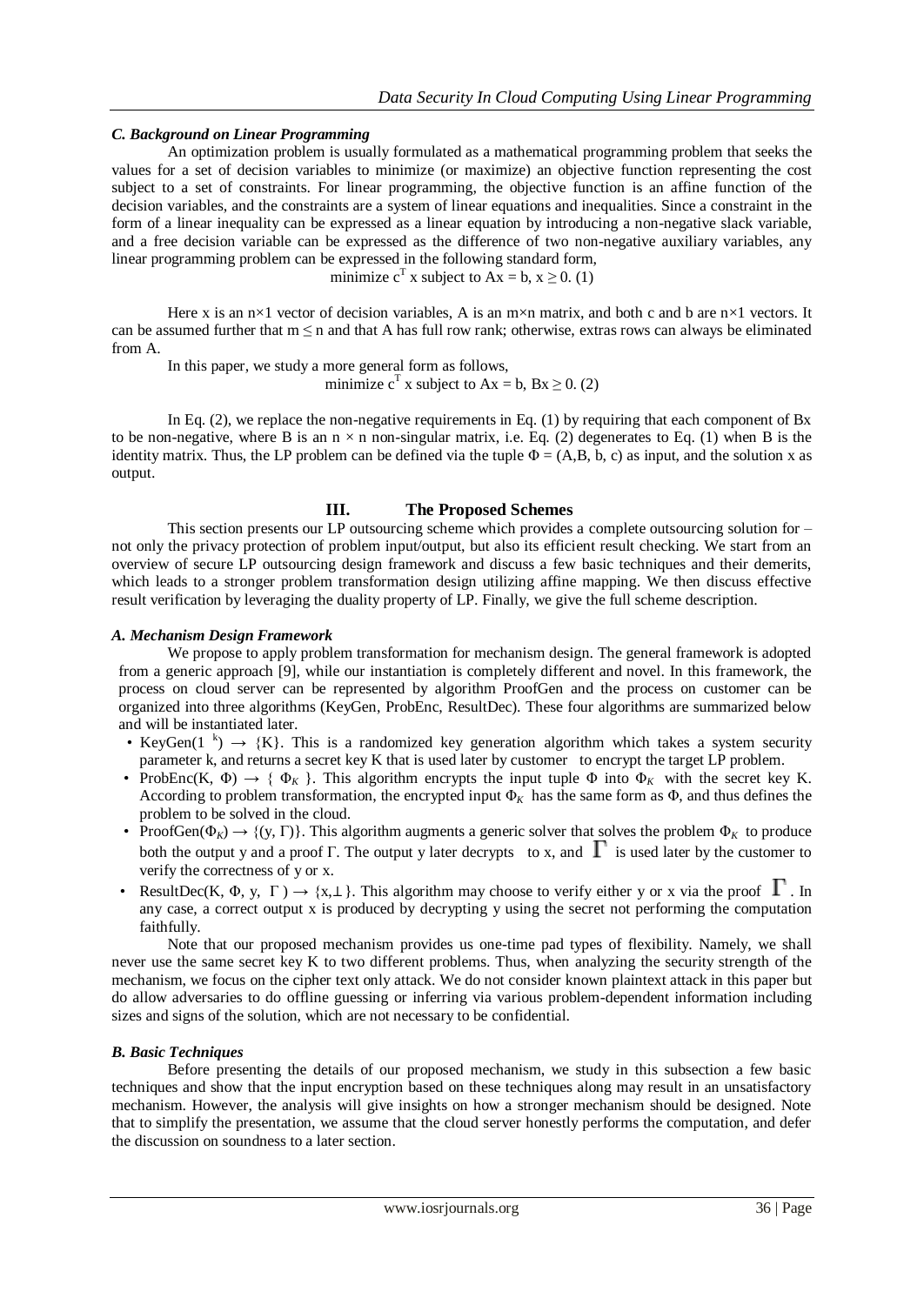1) Hiding equality constraints (A, b)*:* First of all, a randomly generated m × m non-singular matrix Q can be part of the secret key K. The customer can apply the matrix to Eq. (2) for the following constraints transformation,

$$
Ax = b \Rightarrow A'x = b'
$$

Where  $A' = OA$  and  $b' = Ob$ .

 Since we have assumed that A has full row rank, A′ must have full row rank. Without knowing Q, it is not possible for one to determine the exact elements of A. However, the null spaces of A and A′ remains the same, which may violate the security requirement of some applications. The vector b is encrypted in a perfect way since it can be mapped to an arbitrary b' with a proper choice of Q.

2) Hiding inequality constraints (B): The customer cannot transform the inequality constraints in the similar way as used for the equality constraints. This is because for an arbitrary invertible matrix Q,  $Bx \ge 0$  is not equivalent to  $OBx \geq 0$  in general.

 To hide B, we can leverage the fact that a feasible solution to Eq. (2) must satisfy the equality constraints. To be more specific, the feasible regions defined by the following two groups of constraints are the same.

$$
\begin{cases}\nAx = b \\
Bx \ge 0\n\end{cases} \Rightarrow \begin{cases}\nAx = b \\
(B - \lambda A) x = B'x \ge 0\n\end{cases}
$$

Where  $\lambda$  is a randomly generated n×m matrix in K satisfying that  $|B'| = |B - \lambda A|$  6= 0 and  $\lambda b = 0$ . Since the condition  $\lambda$  b = 0 is largely underdetermined, it leaves great flexibility to choose  $\lambda$  in order to satisfy the above conditions.

3) Hiding objective functions c and value  $c<sup>T</sup>$  x: Given the widely application of LP, such as the estimation of business annul revenues or personal portfolio holdings etc., the information contained in objective function c and optimal objective value  $c<sup>T</sup>$  x might be as sensitive as the constraints of A,B, b. Thus, they should be protected, too.

 To achieve this, we apply constant scaling to the objective function, i.e. a real positive scalar is generated randomly as part of encryption key K and c is replaced by c. It is not possible to derive the original optimal objective value  $c<sup>T</sup>$  x without knowing first, since it can be mapped to any value with the same sign. While hiding the objective value well, this approach does leak structure-wise information of objective function c. Namely, the number and position of zero-elements in c are not protected. Besides, the ratio between the elements in c are also preserved after constant scaling.

**Summarization of basic techniques** Overall, the basic techniques would choose a secret key  $K = (Q, \lambda, \gamma)$  and encrypt the input tuple  $\Phi$  into  $\Phi_K = (A', B', b', c)$ , which gives reasonable strength of problem input hiding. Also, these techniques are clearly correct in the sense that solving  $\Phi_K$  would give the same optimal solution as solving Φ. However, it also implies that although input privacy is achieved, there is no output privacy. Essentially, it shows that although one can change the constraints to a completely different form, it is not necessary the feasible region defined by the constraints will change, and the adversary can leverage such information to gain knowledge of the original LP problem. Therefore, any secure linear programming mechanism must be able to not only encrypt the constraints but also to encrypt the feasible region defined by the constraints.

#### *C. Enhanced Techniques via Affine Mapping*

 To enhance the security strength of LP outsourcing, we must be able to change the feasible region of original LP and at the same time hide output vector x during the problem input encryption. We propose to encrypt the feasible region of Φ by applying an affine mapping on the decision variables x. This design principle is based on the following observation: ideally, if we can arbitrarily transform the feasible area of problem Φ from one vector space to another and keep the mapping function as the secret key, there is no way for cloud server to learn the original feasible area information. Further, such a linear mapping also serves the important purpose of output hiding, as illustrated below.

Let M be an  $n \times n$  non-singular matrix and r be an  $n \times 1$  vector. The affine mapping defined by M and r transforms x into  $y = M-1(x + r)$ . Since this mapping is an one-to-one mapping, the LP problem  $\Phi$  in Eq. (2)

can be expressed as the following LP problem of the decision variables y. minimize  $c^{T}My - c^{T}r$ 

subject to  $AMy = b + Ar$  $BMy \geq Br.$ 

Using the basic techniques, this LP problem can be further transformed to minimize  $\gamma_{\rm c}$ <sup>T</sup>My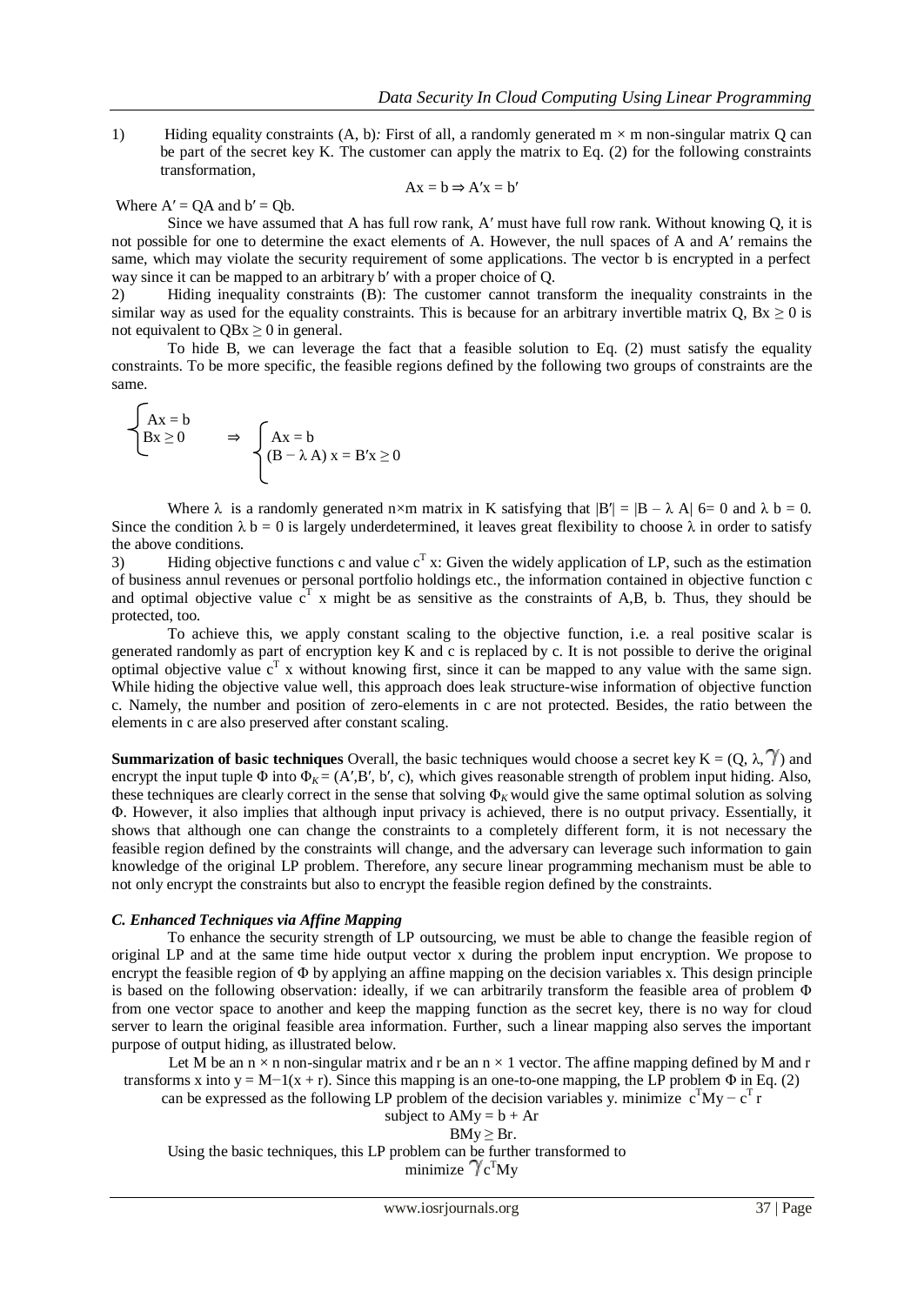subject to  $OAMy = O(b + Ar)$ , BMy  $-\lambda OAMy \geq Br - \lambda (b + Ar)$ .

One can denote the constraints of above LP via Eq. (3):

$$
\begin{cases}\nA' = QAM \\
B' = (B - QA)M \\
b' = Q(b + Ar) \\
c' = MT c\n\end{cases}
$$
\n(3)

If the following conditions hold,

 $|B'| \neq 0$ ,  $\lambda b' = Br$ , and  $b + Ar \neq 0$ , (4) then the LP problem  $\Phi_K = (A', B', b', c')$  can be formulated via Eq. (5), minimize  $c^{T}$  y subject to A'y = b', B'y  $\geq$  0. (5)

**Discussion** By keeping the randomly selected M and r as part of secret key K for affine mapping, it can be ensured that the feasible region of encrypted problem  $\Phi_K$  no longer contains any resemblance of the feasible area in original problem Φ. As we will show later, both input and output privacy can be achieved by sending Φ*<sup>K</sup>* instead of Φ to the cloud.

### *D. Result Verification*

 Till now, we have been assuming the server is honestly performing the computation, while being interested learning information of original LP problem. However, such semi-honest model is not strong enough to capture the adversary behaviors in the real world. In many cases, especially when the computation on the cloud requires a huge amount of computing resources, there exists strong financial incentives for the cloud server to be "lazy". They might either be not willing to commit service-level-agreed computing resources to save cost, or even be malicious just to sabotage any following up computation at the customers. Since the cloud server promises to solve the LP problem  $\Phi_K = (A', B', b', c')$ , we propose to solve the result verification problem by designing a method to verify the correctness of the solution y of  $\Phi_K$ . The soundness condition would be a corollary thereafter when we present the whole mechanism in the next section. Note that in our design, the workload required for customers on the result verification is substantially cheaper than solving the LP problem on their own, which ensures the great computation savings for secure LP outsourcing.

The LP problem does not necessarily have an optimal solution. There are three cases as follows.

- Normal: There is an optimal solution with finite objective value.
- Infeasible: The constraints cannot be all satisfied at the same time.

Unbounded: For the standard form in Eq. (1), the objective function can be arbitrarily small while the constraints are all satisfied.

Therefore, the result verification method not only needs to verify a solution if the cloud server returns one, but also needs to verify the cases when the cloud server claims that the LP problem is infeasible or unbounded. We will first present the proof  $\Gamma$  that the cloud server should provide and the verification method when the cloud server returns an optimal solution, and then present the proofs and the methods for the other two cases, each of which is built upon the previous one.

1) The normal case: We first assume that the cloud server returns an optimal solution y. In order to verify y without actually solving the LP problems, we design our method by seeking a set of necessary and sufficient conditions that the optimal solution must satisfy. We derive these conditions from the well-studied duality theory of the LP problems [13]. For the primal LP problem Φ*K* defined as Eq. (5), its dual problem is defined as, maximize  $b'^T$  s subject to  $A'^T$  s+B<sup>T</sup> t = c', t ≥ 0, (6)

Where s and t are the  $m \times 1$  and  $n \times 1$  vectors of dual decision variables respectively. The strong duality of the LP problems states that if a primal feasible solution y and a dual feasible solution (s, t) lead to the same primal and dual objective value, then both y and (s, t) are the optimal solutions of the primal and the dual problems respectively [13]. Therefore, we should ask the cloud server to provide the dual optimal solution as part of the proof  $\Gamma$ . Then, the correctness of y can be verified based on the following conditions,  $c'^T$ ,  $y = b'^T s$ ,  $A'y = b'$ ,  $B'y \ge 0$ ,  $A^T s + B'^T t = c'$ ,  $t \ge 0$ . (7)

Here,  $c^{T}$  y =  $b^{T}$  s tests the equivalence of primal and dual objective value for strong duality. All the remaining conditions ensure that both y and (s, t) are feasible solutions of the primal and dual problems, respectively. Note that due to the possible truncation errors in the computation, the equality test  $A'y = b'$  can be achieved in practice by checking whether  $||A'y - b'||$  is small enough.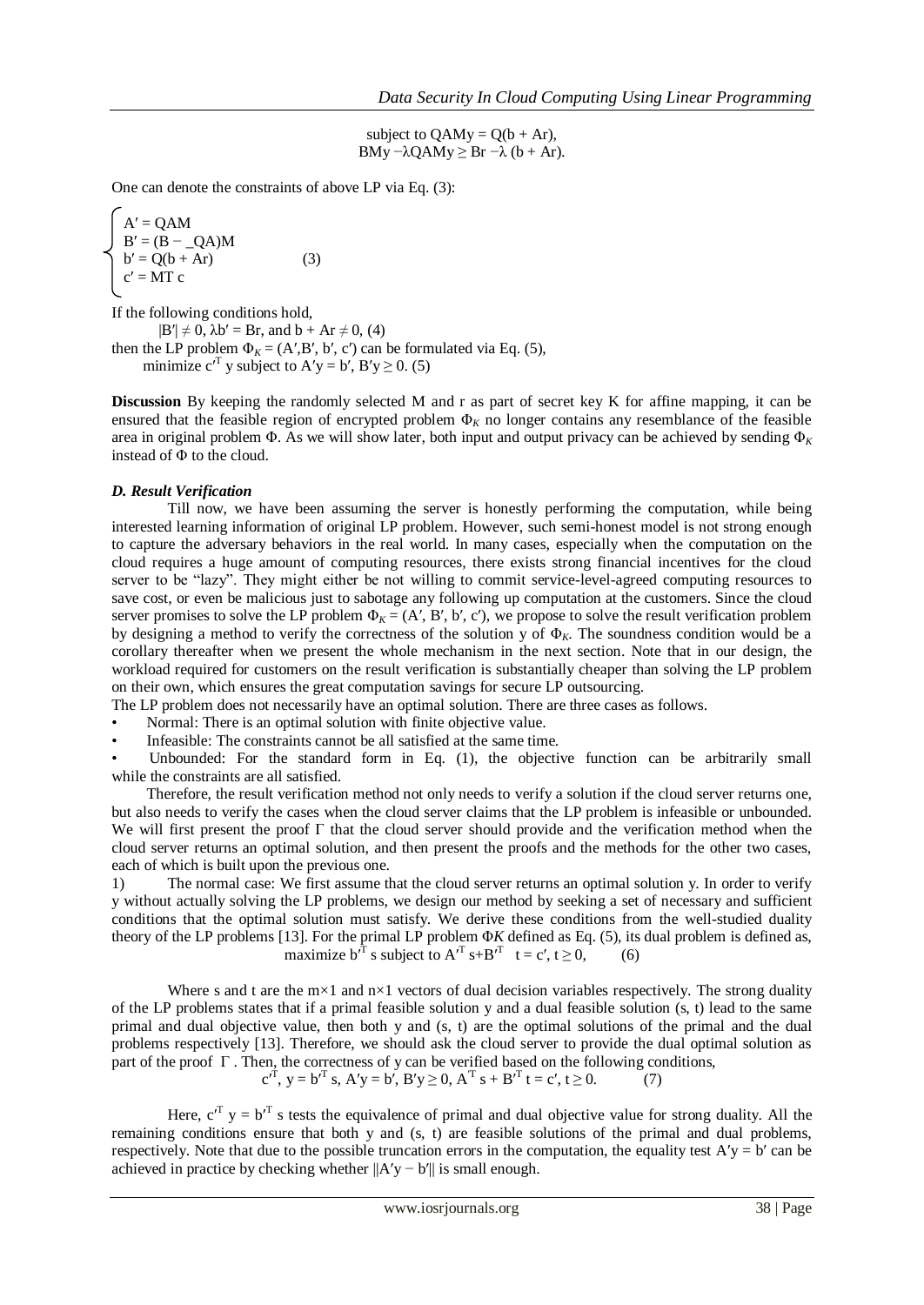2) The infeasible case: We then assume that the cloud server claims  $\Phi_k$  to be infeasible. In this case, we leverage the methods to find a feasible solution of a LP problem, usually known as the phase I methods [16]. These methods construct auxiliary LP problems to determine if the original LP problems are feasible or not. We choose the following auxiliary problem,

minimize z subject to 
$$
-1z \le A'y-b' \le 1z, B'y \ge -1z
$$
. (8)

Clearly, this auxiliary LP problem has an optimal solution since it has at least one feasible solution and its objective function is lower-bounded. Furthermore, one can prove that Eq. (8) has 0 as the optimal objective value if and only if  $\Phi_K$  is feasible. (See Lemma 29.11 in [17]). Thus, to prove  $\Phi_K$  is infeasible, the cloud server must prove Eq. (8) has a positive optimal objective value. This can be achieved by including such an optimal solution and a proof of optimality in  $\Gamma$ , which is readily available from the method for the normal case.

3) The unbounded case: Finally, we assume that the cloud server claims  $\Phi_K$  to be unbounded. The duality theory implies that this case is equivalent to that  $\Phi_K$  is feasible and the dual problem of  $\Phi_K$ , i.e. Eq. (6), is infeasible. Therefore, the cloud server should provide a proof showing that those two conditions hold. It is straight-forward to provide a feasible solution of Φ*<sup>K</sup>* and then to verify it is actually feasible. Based on the method for the infeasible case, the cloud server can prove that Eq. (6) is infeasible by constructing the auxiliary problem of Eq. (6), i.e.,

> Minimize z Subject to  $-1z \leq A^{T} s + B^{T} t - c' \leq 1z$  (9)  $t \ge -1z$ ,

And showing this problem has optimal objective value of 0.

**Discussion** For all three cases, the cloud server is required to provide correctness proof by proving a normal LP (either  $\Phi_K$  or some auxiliary LP related to  $\Phi_K$ ) has an optimal solution. Since most common LP algorithms like Simplex and Interior Point methods compute both the primal and dual solutions at the same time [13], providing the dual optimal solution as the optimality proof does not incur any additional overhead for cloud server. Note that the form of auxiliary LP for infeasible/unbounded cases is not unique. In practice, we can adjust it to suit the public solver on cloud, which can be pre-specified by the customer and cloud server with little cost.

#### *E. The Complete Mechanism Description*

 Based on the previous sections, the proposed mechanism for secure outsourcing of linear programming in the cloud is summarized below.

- KeyGen  $(1^k)$ : Let K =  $(Q,M, r, \lambda, \gamma)$ . For the system initialization, the customer runs KeyGen $(1^k)$  to randomly generate a secret K, which satisfies Eq. (4).
- ProbEnc (K,  $\Phi$ ): With secret K and original LP problem  $\Phi$ , the customer runs ProbEnc(K,  $\Phi$ ) to compute the encrypted LP problem  $\Phi^K = (A', B', b', c')$  from Eq. (3).
- ProofGen ( $\Phi K$ ): The cloud server attempts to solve the LP problem  $\Phi^K$  in Eq. (5) toobtain the optimal solution y. If the LP problem  $\Phi^K$  has an optimal solution,  $\Gamma$  should indicate so and include the dual optimal solution (s, t). If the LP problem  $\Phi^K$  is infeasible,  $\Gamma$  should indicate so and include the primal and the dual optimal solutions of the auxiliary problem in Eq. (8). If the LP problem  $\Phi^K$  is unbounded, y should be a feasible solution of it, and Γ should indicate so and include the primal and the dual optimal solutions of Eq. (9), i.e. the auxiliary problem of the dual problem of  $\Phi^K$ .
- ResultDec (K, Φ, y, Γ): First, the customer verifies y and Γ according to the various cases. If they are correct, the customer computes  $x = My - r$  if there is an optimal solution or reports  $\Phi$  to be infeasible or unbounded accordingly; otherwise the customer outputs ⊥, indicating the cloud server was not performing the computation faithfully.

# **IV. Security Analysis**

#### *A. Analysis on Correctness and Soundness Guarantee*

We give the analysis on correctness and soundness guarantee via the following two theorems.

**Theorem** 1: Our scheme is a correct verifiable linear programming outsourcing scheme.

Proof: The proof consists of two steps. First, we show that for any problem  $\phi$  and its encrypted version  $\Phi_K$ , solution y computed by honest cloud server will always be verified successfully. This follows directly from the duality theorem of linear programming. Namely, all conditions derived from duality theorem and auxiliary LP problem construction for result verification are necessary and sufficient.

 Next, we show that correctly verified solution y always corresponds to the optimal solution x of original problem Φ. For space limit, we only focus on the normal case. The reasoning for infeasible/unbounded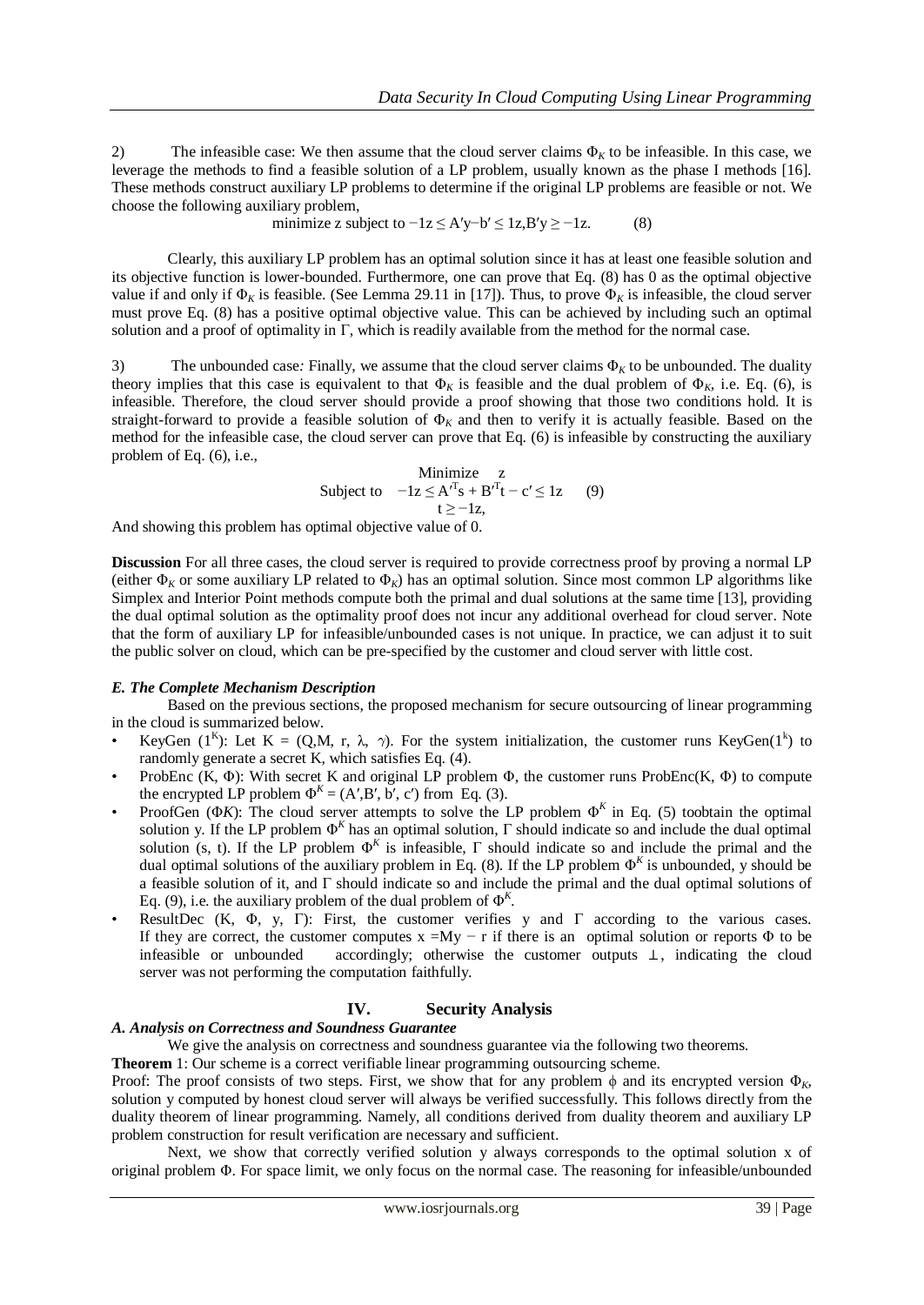cases follows similarly. By way of contraction, suppose  $x = My - r$  is not the optimized solution for  $\Phi$ . Then, there exists x\* such that  $c^T x^* < c^T x$ , where  $Ax^* = b$  and  $Bx^* \ge 0$ . Since  $x^* = My - r$ , it is straightforward that  $c^{T}My^* - c^{T}r = c^{T}x^* < c^{T}x = c^{T}My - c^{T}r$ , where  $Ay^* = b'$  and  $By^* \ge 0$ . Thus,  $y^*$  is a better solution than y for problem Φ*K*, which contradicts the fact that the optimlity of y has been correctly verified. This completes the proof of **theorem** 1.

**Theorem** 2: Our scheme is a sound verifiable linear programming outsourcing scheme.

Proof: Similar to correctness argument, the soundness of the proposed mechanism follows from the facts that the LP problem  $\Phi$  and  $\Phi$ <sub>K</sub> are equivalent to each other through affine mapping, and all the conditions thereafter for result verification are necessary and sufficient.

#### *B. Analysis on Input and Output Privacy Guarantee*

We now analyze the input and output privacy guarantee.

Note that the only information that the cloud server obtains is  $\Phi_K = (A', B', b', c')$ .

We start from the relationship between the primal problem  $\Phi$  and its encrypted one  $\Phi$ <sub>K</sub>. First of all, the matrix A and the vector b are proteted perfectly. Because for  $\forall$  m × n matrix A' that has the full row rank and  $\forall$  $n \times 1$  vector b',  $\exists$  a tuple (Q,M, r) that transforms (A, b) into (A', b'). This is straightforward since we can always find invertible matrices Q, M for equivalent matrices A and A' such that  $A' = QAM$ , and then solve r from  $b' = Q(b + Ar)$ . Thus from  $(A', b')$ , cloud can only derive the rank and size information of original equality constraints A, but nothing else. Secondly, the information of matrix B is protected by  $B' = (B - \lambda QA) M$ . Recall that the n  $\times$  m matrix  $\lambda$  in the condition  $\lambda$  b' = Br is largely underdetermined. Namely, for each m×1 row vector in λ, there are m−1 elements that can be set freely. Thus, the abundant choices of λ, which can be viewed as encryption key with large key space, ensures that B is well obfuscated. Thirdly, the vector c is protected well by scaling factor  $\gamma$  and M. By multiplication of matrix M, both the elements and the structure pattern of c are no longer exposed from  $c' = \gamma M^{T}c$ . As for the output, since M, r is kept as a one-time secret and drawn uniformly at random, deriving  $x = My - r$  solely from y can be hard for cloud.

 Given the complementary relationship of primal and dual problem, it is also worth looking into the input/output privacy guarantee from dual problems of both  $\Phi$  and  $\Phi$ <sub>K</sub>. Same as eq. (6), the dual problem of  $\Phi$  is defined as,

maximize 
$$
b^T \alpha
$$
 subject to  $A^T \alpha + B^T \beta = c$ ,  $\beta \ge 0$ , (10)

TABLE I: Preliminary Performance Results. Here t<sub>original</sub>, t<sub>cloud</sub>, and t<sub>customer</sub> denotes the cloud-side original problem solving time, cloud-side encrypted problem solving time, and customer-side computation time, respectively. The asymmetric speedup captures the customer efficiency gain via LP outsourcing. The cloud efficiency captures the overall computation cost on cloud introduced by solving encrypted LP problem, which should ideally be as closer to 1 as possible.

| <b>Benchmark</b> |                            | Original Problem |                      | Encrypted<br>Problem |       | Asymmetric<br>Speedup       |                                         | Cloud Efficiency              |
|------------------|----------------------------|------------------|----------------------|----------------------|-------|-----------------------------|-----------------------------------------|-------------------------------|
| #                | <b>Size</b>                |                  | $t_{original}$ (sec) | $t_{cloud}$ (sec)    |       | $t_{\text{customer}}$ (sec) | $t_{original}$<br>t <sub>customer</sub> | $t_{original}$<br>$t_{cloud}$ |
| $\mathbf{1}$     | $m=50$ , $n=60$            | 0.167            |                      | 0.170                | 0.007 |                             | $26.5 \times$                           | 0.981                         |
| $\overline{2}$   | $m = 100$ ,<br>$n = 120$   | 0.227            |                      | 0.239                | 0.005 |                             | $46.7 \times$                           | 0.956                         |
| 3                | $m = 200$ , n<br>$= 240$   | 0.630            |                      | 0.613                | 0.017 |                             | $37.3 \times$                           | 1.037                         |
| $\overline{4}$   | $m = 400$ , n<br>$= 480$   | 3.033            |                      | 3.6710               | 0.090 |                             | $33.5 \times$                           | 0.835                         |
| 5                | $m = 800$ , n<br>$= 960$   | 19.838           |                      | 23.527               | 0.569 |                             | $34.9 \times$                           | 0.851                         |
| 6                | $m = 1600$ , n<br>$= 1920$ | 171.862          |                      | 254.012              | 4.015 |                             | $42.6 \times$                           | 0.690                         |
| 7                | $m = 3200$ , n<br>$= 3840$ | 1757.570         |                      | 2661.360             |       | 47.602                      | $36.4 \times$                           | 0.745                         |

Where  $\alpha$  and  $\beta$  are the m×1 and n×1 vectors of dual decision variables respectively. Clearly, the analysis for primal problem  $\Phi$ 's input privacy guarantee still holds for its dual problem input  $(A, B, b, c)$ . As for the output privacy, we plug eq. (3) into  $\Phi_K$ 's dual problem defined in eq. (6) and rearrange it as, maximize  $[Q(b + Ar)POW]^T$  s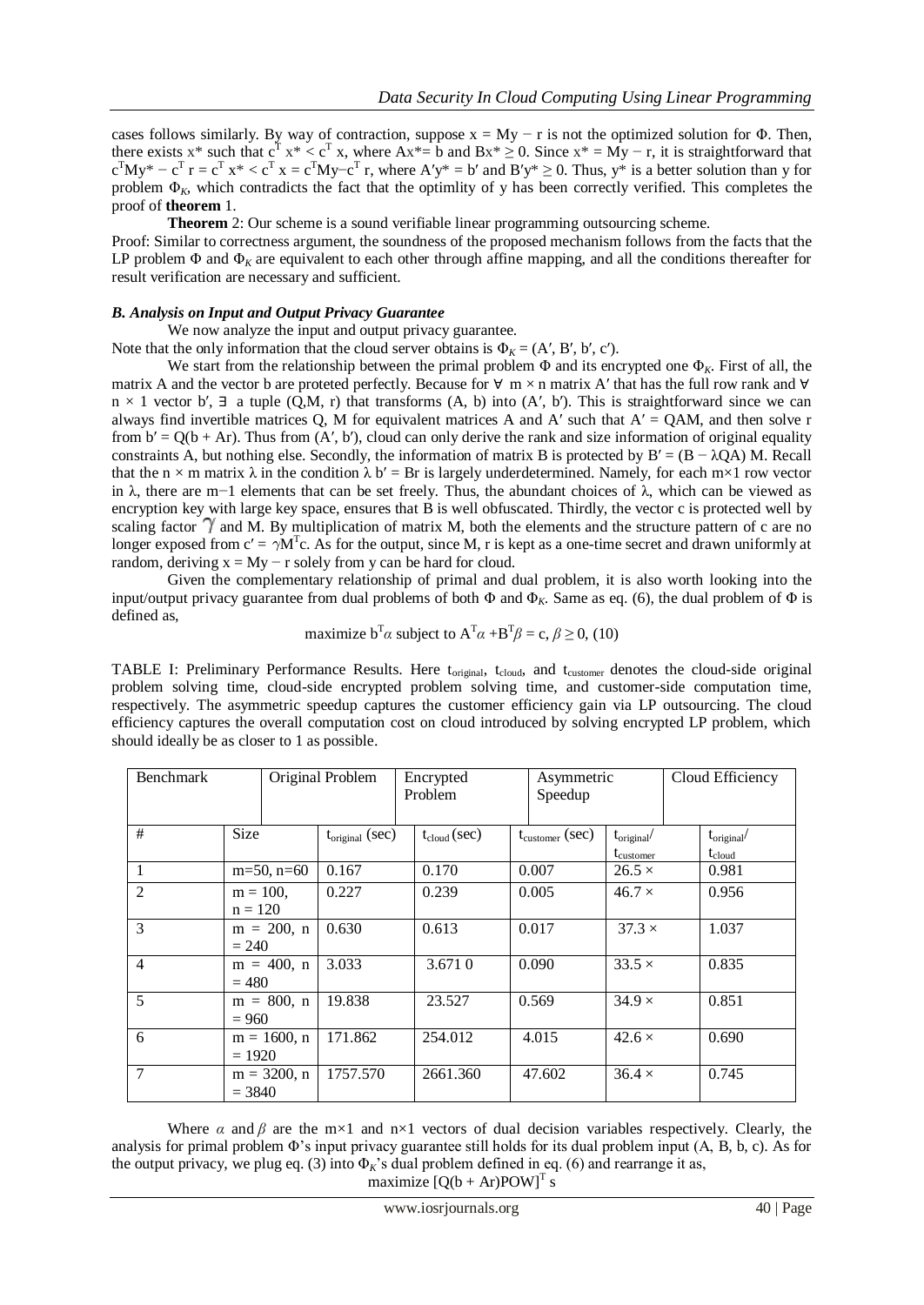Subject to 
$$
A^{T}Q^{T}(s - \lambda^{T}t) + B^{T}t = c
$$
 (11)  
 $t \ge 0$ ,

Note that  $M<sup>T</sup>$  in the equality constraint is canceled out during the rearrangement. Comparing eq. (10) and eq. (11), we derive the linear mapping between  $(a, \beta)$  and  $(s, t)$  as,

 $\alpha = 1/\gamma \, Q^T (s - \lambda^T t), \beta = 1/\gamma t$  (12)

Following similar reasoning for Φ's output privacy and analysis for hiding objective function c in basic techniques (Section III-B3), the dual decision variables (*α*, *β*) of original problem Φ is protected well by the random choice of (Q, λ,  $γ$ ).

## **V. Performance Analysis**

#### *A. Theoretic Analysis*

1) Customer Side Overhead: According to our mechanism, customer side computation overhead consists of key generation, problem encryption operation, and result verification, which corresponds to the three algorithms KeyGen, ProbEnc, and ResultDec, respectively. Because KeyGen and Result-Dec only require a set of random matrix generation as well as vector-vector and matrix-vector multiplication, the computation complexity of these two algorithms are upper bounded via  $O(n2)$ . Thus, it is straight-forward that the most time consuming operations are the matrix-matrix multiplications in problem encryption algorithm ProbEnc. Since m ≤ n, the time complexity for the customer local computation is thus asymptotically the same as matrix-matrix multiplication, i.e., O(n<sup>p</sup>) for some  $2 < p \le 3$ . In our experiment, the matrix multiplication is implemented via standard cubic-time method, thus the overall computation overhead is  $O(n^3)$ . However, other more efficient matrix multiplication algorithms can also be adopted, such as the Strassen's algorithm with time complexity  $O(n^{2.81})$  [18] or the Coppersmith-Winograd algorithm [19] in  $O(n^{2.376})$ . In either case, the over all customer side efficiency can be further improved.

2) Server Side Overhead: For cloud server, its only computation overhead is to solve the encrypted LP problem  $\Phi_K$  as well as generating the result proof  $\Gamma$ , both of which correspond

to the algorithm ProofGen. If the encrypted LP problem Φ*<sup>K</sup>* belongs to normal case, cloud server just solves it with the dual optimal solution as the result proof Γ, which is usually readily available in the current LP solving algorithms and incurs no additional cost for cloud (see Section III-D). If the encrypted problem  $\Phi_K$  does not have an optimal solution, additional auxiliary LP problems can be solved to provide a proof. Because for general LP solvers, phase I method (solving the auxiliary LP) is always executed at first to determine the initial feasible solution [16], proving the auxiliary LP with optimal solutions also introduces little additional overhead. Thus, in all the cases, the computation complexity of the cloud server is asymptotically the same as to solve a normal LP problem, which usually requires more than  $O(n^3)$  time [13].

Obviously, the customer will not spend more time to encrypt the problem and solve the problem in the cloud than to solve the problem on his own. Therefore, in theory, the proposed mechanism would allow the customer to outsource their LP problems to the cloud and gain great computation savings.

#### *B. Experiment Results*

 We now assess the practical efficiency of the proposed secure and verifiable LP outsourcing scheme with experiments. We implement the proposed mechanism including both the customer and the cloud side processes in Matlab and utilize the MOSEK optimization [20] through its Matlab interface to solve the original LP problem Φ and encrypted LP problem Φ*K*. Both customer and cloud server computations in our experiment are conducted on the same workstation with an Intel Core 2 Duo processor running at 1.86 GHz with 4 GB RAM. In this way, the practical efficiency of the proposed mechanism can be assessed without a real cloud environment. We alsoignore the communication latency between the customers and the cloud for this application since the computation dominates the running time as evidenced by our experiments.

 Our randomly generated test benchmark covers the small and medium sized problems, where m and n are increased from 50 to 3200 and 60 to 3840, respectively. All these benchmarks are for the normal cases with feasible optimal solutions. Since in practice the infeasible/unbounded cases for LP computations are very rare, we do not conduct those experiments for the current preliminary work and leave it as one of our future tasks. Table I gives our experimental results, where each entry in the table represents the mean of 20 trials.

 In this table, the sizes of the original LP problems are reported in the first two columns. The times to solve the original LP problem in seconds, toriginal, are reported in the third column. The times to solve the encrypted LP problem in seconds are reported in the fourth and fifth columns,

Separated into the time for the cloud server  $t_{cloud}$  and the time for the customer  $t_{custom}$ . Note that since each KeyGen would generate a different key, the encrypted LP problem Φ*<sup>K</sup>* generated by ProbEnc would be different and thus result in a different running time to solve it. The  $t_{cloud}$  and  $t_{customer}$  reported in Table I are thus the average of multiple trials. We propose to assess the practical efficiency by two characteristics calculated from  $t_{original}$ ,  $t_{cloud}$ , and  $t_{customer}$ . The Asymmetric Speedup, calculated as  $t_{original}/t_{customer}$ , represents the savings of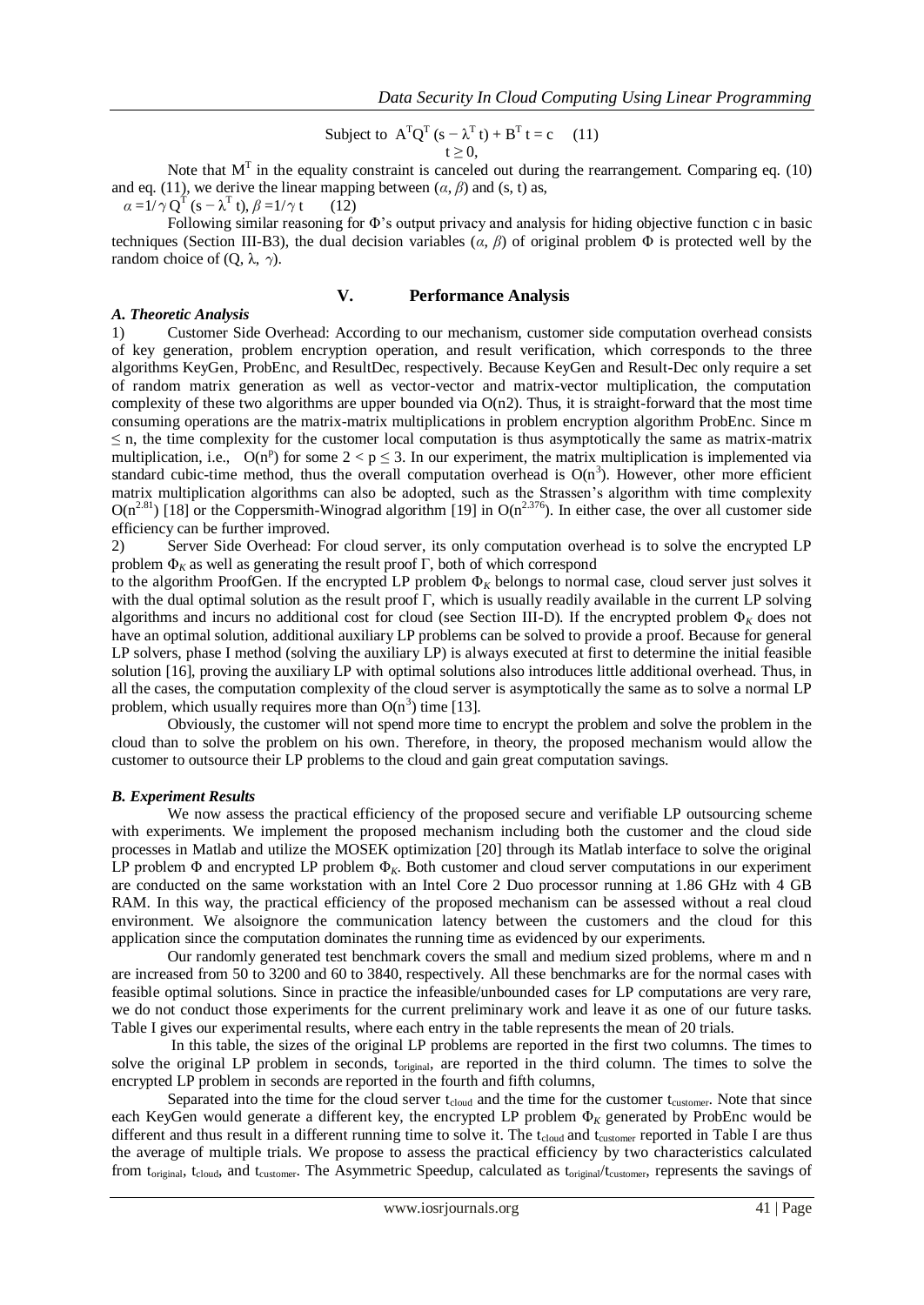the computing resources for the customers to outsource the LP problems to the cloud using the proposed mechanism. The Cloud Efficiency, calculated as  $t_{\text{original}}/t_{\text{cloud}}$ , represents the overhead introduced to the overall computation by the proposed mechanism. It can be seen from the table that we can always achieve more than 30× savings when the sizes of the original LP problems are not too small. On the other hand, from the last column, we can claim that for the whole system including the customers and the cloud, the proposed mechanism will not introduce a substantial amount of overhead. It thus confirms that secure outsourcing LP in cloud computing is economically viable.

### **VI. Related Work**

## *A. Work on Secure Computation Outsourcing*

 General secure computation outsourcing that fulfills all aforementioned requirements, such as input/output privacy and correctness/soundness guarantee has been shown feasible in theory by Gennaro et al. [9]. However, it is currently not practical due to its huge computation complexity. Instead of outsourcing general functions, in the security community, Atallah et al. explore a list of work [5], [7], [8], [10] for securely outsourcing specific applications. The customized solutions are expected to be more efficient than the general way of constructing the circuits. In [5], they give the first investigation of secure outsourcing of numerical and scientific computation. A set of problem dependent disguising techniques are proposed for different scientific applications like linear algebra, sorting, string pattern matching, etc. However, these disguise techniques explicitly allow information disclosure to certain degree. Besides, they do not handle the important case of result verification, which in our work is bundled into the design and comes at close-to-zero additional cost. Later on in [7] and [8], Atallah et al. give two protocol designs for both secure sequence comparison outsourcing and secure algebraic computation outsourcing. However, both protocols use heavy cryptographic primitive such as homomorphic encryptions [21] and/or oblivious transfer [22] and do not scale well for large problem set. In addition, both designs are built upon the assumption of two non-colluding servers and thus vulnerable to colluding attacks. Based on the same assumption, Hohenberger et al. [6] provide protocols for secure outsourcing of modular exponentiation, which is considered as prohibitively expensive in most public-key cryptography operations. Very recently, Atallah [10] et al. give a provably secure protocol for secure outsourcing matrix multiplications based on secret sharing [23].While this work outperforms their previous work [8] in the sense of single server assumption and computation efficiency (no expensive cryptographic primitives), the drawback is the large communication overhead. Namely, due to secret sharing technique, all scalar operations in original matrix multiplication are expanded to polynomials, introducing significant amount of overhead. Considering the case of the result verification, the communication overhead must be further doubled, due to the introducing of additional pre-computed "random noise" matrices.

 In short, these solutions, although elegant, are still not efficient enough for immediate practical uses, which we aim to address for the secure LP outsourcing in this paper.

#### *B. Work on Secure Multiparty Computation*

 Another large existing list of work that relates to (but is also significantly different from) ours is Secure Multi-party Computation (SMC), first introduced by Yao [11] and later extended by Goldreich et al. [24] and many others. SMC allows two or more parties to jointly compute some general function while hiding their inputs to each other. As general SMC can be very inefficient, Du and Atallah et. al. have proposed a series of customized solutions under the SMC context to a spectrum of special computation problems, such as privacypreserving cooperative statistical analysis, scientific computation, geometric computations, sequence comparisons, etc. [25]. However, directly applying these approaches to the cloud computing model for secure computation outsourcing would still be problematic. The major reason is that they did not address the asymmetry among the computational powers possessed by cloud and the customers, i.e., all these schemes in the context of SMC impose each involved parties comparable computation burdens, which we specifically avoid in the mechanism design by shifting as much as possible computation burden to cloud only. Another reason is the asymmetric security requirement. In SMC no single involved party knows all the problem input information, making result verification a very difficult task. But in our model, we can explicitly exploit the fact that the customer knows all input information and thus design efficient result verification mechanism.

 Recently, Li and Atallah [26] give a study for secure and collaborative computation of linear programming under theSMC framework. Their solution is based on the additive split of the constraint matrix between two involved parties, followed by a series of interactive (and arguably heavy) cryptographic protocols collaboratively executed in each iteration step of the Simplex Algorithm. This solution has the computation asymmetry issue mentioned previously. Besides, they only consider honest-but-curious model and thus do not guarantee that the final solution is optimal.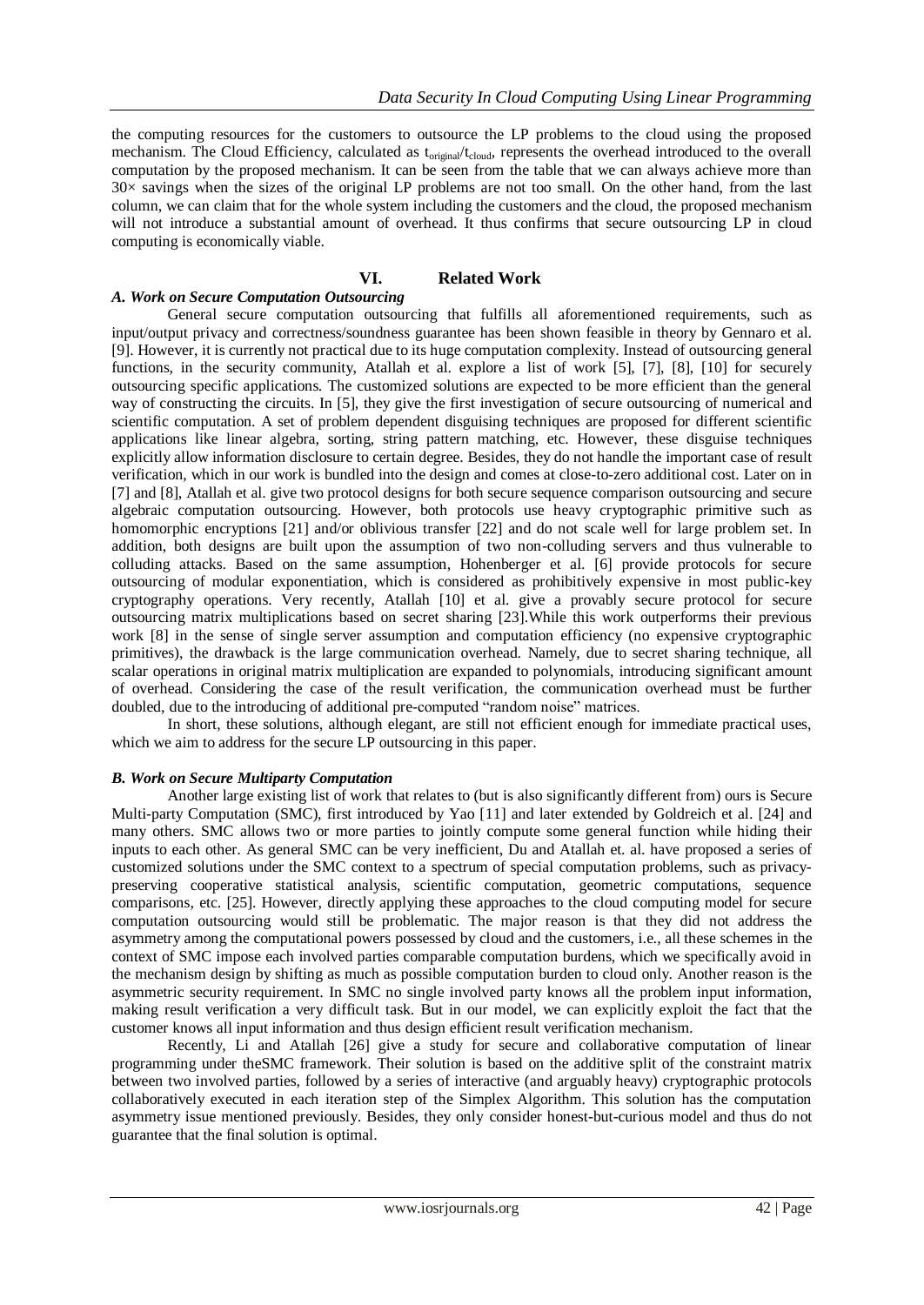### *C. Work on Delegating Computation and Cheating Detection*

 Detecting the unfaithful behaviors for computation outsourcing is not an easy task, even without consideration of input/output privacy. Verifiable computation delegation, where a computationally weak customer can verify the correctness of the delegated computation results from a powerful but untrusted server without investing too much resources, has found great interests in theoretical computer science community. Some recent general result can be found in Goldwasser et al. [27]. In distributed computing and targeting the specific computation delegation of one-way function inversion, Golle et al. [28] propose to insert some precomputed results (images of "ringers") along with the computation workload to defeat untrusted (or lazy) workers. In [29], Du. et al. propose a method of cheating detection for general computation outsourcing in grid computing. The server is required to provide a commitment via a Merkle tree based on the results it computed. The customer can then use the commitment combined with a sampling approach to carry out the result verification (without re-doing much of the outsourced work.)

 However, all above schemes allow server actually see the data and result it is computing with, which is strictly prohibited in the cloud computing model for data privacy. Thus, the problem of result verification essentially becomes more difficult, when both input/output privacy is demanded. Our work leverages the duality theory of LP problem and effectively bundles the result verification within the mechanism design, with little extra overhead on both customer and cloud server.

#### **VII. Concluding Remarks**

 In this paper, for the first time, we formalize the problem of securely outsourcing LP computations in cloud computing, and provide such a practical mechanism design which fulfills input/output privacy, cheating resilience, and efficiency. By explicitly decomposing LP computation outsourcing into public LP solvers and private data, our mechanism design is able to explore appropriate security/efficiency tradeoffs via higher level LP computation than the general circuit representation. We develop problem transformation techniques that enable customers to secretly transform the original LP into some arbitrary one while protecting sensitive input/output information. We also investigate duality theorem and derive a set of necessary and sufficient condition for result verification. Such a cheating resilience design can be bundled in the overall mechanism with close-to-zero additional overhead. Both security analysis and experiment results demonstrates the immediate practicality of the proposed mechanism.

We plan to investigate some interesting future work as follows: 1) devise robust algorithms to achieve numerical stability; 2) explore the sparsity structure of problem for further efficiency improvement; 3) establish formal security framework; 4) extend our result to non-linear programming computation outsourcing in cloud.

#### **References**

- [1] P. Mell and T. Grance, "Draft nist working definition of cloud computing," Referenced on Jan. 23rd, 2010 Online at http://csrc.nist.gov/ groups/SNS/cloud-computing/index. html, 2010.
- [2] Cloud Security Alliance, "Security guidance for critical areas of focus in cloud computing," 2009, online at http://www.cloudsecurityalliance.org.
- [3] C. Gentry, "Computing arbitrary functions of encrypted data," Commun. *ACM*, vol. 53, no. 3, pp. 97–105, 2010.
- [4] Sun Microsystems, Inc., "Building customer trust in cloud computing with transparent security," 2009, online at https://www.sun.com/offers/details/sun transparency.xml.
- [5] M. J. Atallah, K. N. Pantazopoulos, J. R. Rice, and E. H. Spafford, "Secure outsourcing of scientific computations," Advances in Computers, vol. 54, pp. 216–272, 2001.
- [6] S. Hohenberger and A. Lysyanskaya, "How to securely outsource cryptographic computations," in Proc. of TCC, 2005, pp. 264– 282.
- [7] M. J. Atallah and J. Li, "Secure outsourcing of sequence comparisons," Int. J. Inf. Sec., vol. 4, no. 4, pp. 277–287, 2005.
- [8] D. Benjamin and M. J. Atallah, "Private and cheating-free outsourcing of algebraic computations," in Proc. of 6th Conf. on Privacy, Security, and Trust (PST), 2008, pp. 240– 245.
- [9] R. Gennaro, C. Gentry, and B. Parno, "Non-interactive verifiable computing: Outsourcing computation to untrusted workers," in Proc. Of CRYPTO'10, Aug. 2010.
- [10] M. Atallah and K. Frikken, "Securely outsourcing linear algebra computations," in Proc. Of ASIACCS, 2010, pp. 48–59.
- [11] A. C.-C. Yao, "Protocols for secure computations (extended abstract)," in Proc. Of FOCS'82, 1982, pp. 160–164.
- [12] C. Gentry, "Fully homomorphic encryption using ideal lattices," in Proc of STOC, 2009, pp. 169–178.
- 
- [13] D. Luenberger and Y. Ye, Linear and Nonlinear Programming, 3rd ed. Springer, 2008. [14] C. Wang, N. Cao, J. Li, K. Ren, and W. Lou, "Secure ranked keyword search over encrypted cloud data," in Proc. of ICDCS'10, 2010.
- [15] S. Yu, C. Wang, K. Ren, and W. Lou, "Achieving secure, scalable, and fine-grained access control in cloud computing," in Proc. of IEEE INFOCOM'10, San Diego, CA, USA, March 2010.
- [16] S. Boyd and L. Vandenberghe, Convex Optimization. Cambridge University Press, 2004.
- [17] T. H. Cormen, C. E. Leiserson, R. L. Rivest, and C. Stein, Introduction to Algorithms, 2<sup>nd</sup> ed. MIT press, 2008.
- [18] V. Strassen, "Gaussian elimination is not optimal," Numer. Math., vol. 13, pp. 354–356, 1969. [19] D. Coppersmith and S. Winograd, "Matrix multiplication via arithmetic progressions," in Proc. of STOC'87, 1987, pp. 1–6.
- 
- [20] MOSEK ApS, "The MOSEK Optimization Software," Online at http: //www.mosek.com/, 2010.
- [21] P. Paillier, "Public-key cryptosystems based on composite degree residuosity classes," in Proc. of EUROCRYPT'99, 1999, pp. 223–238.